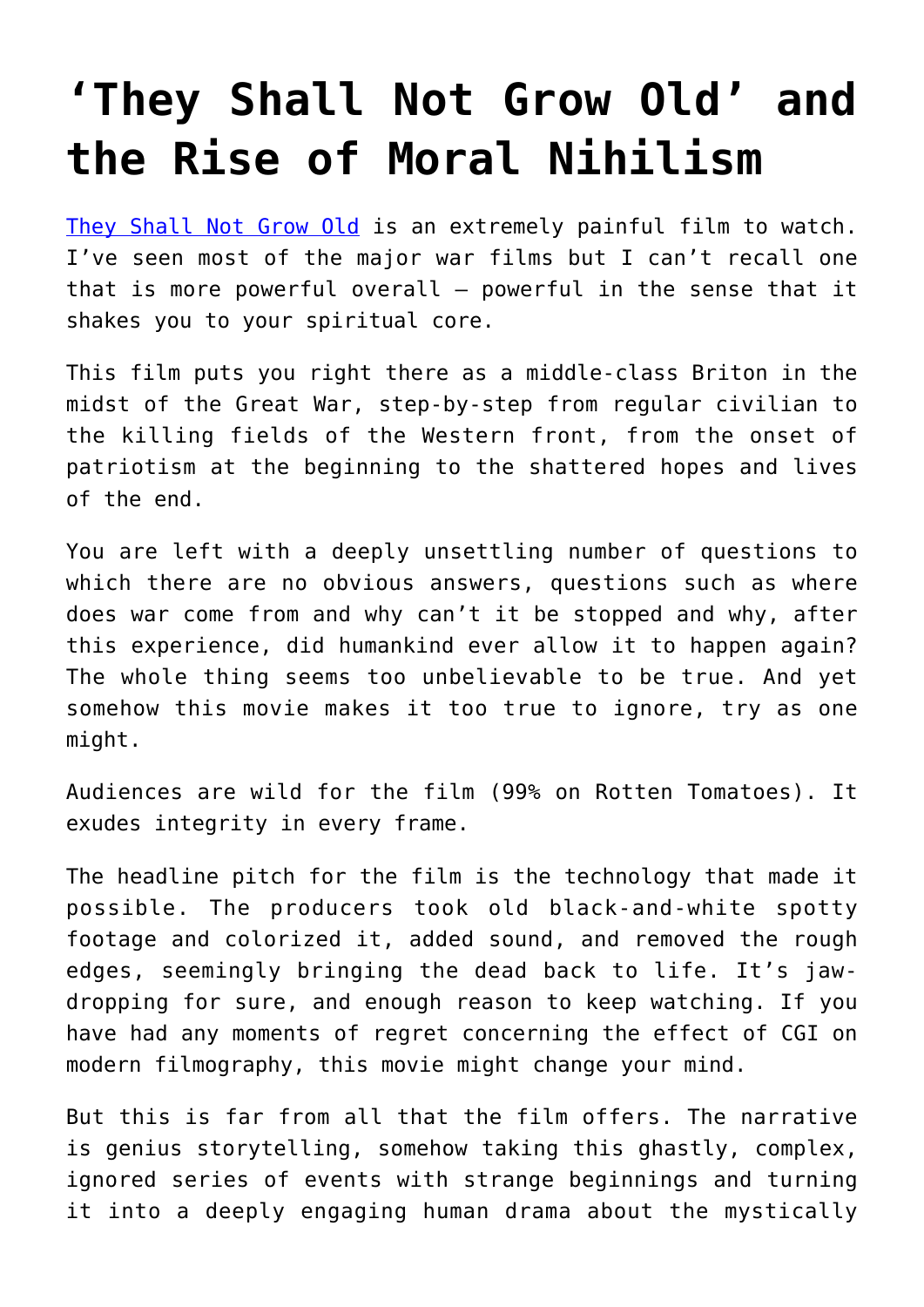evil event we call war which baptizes mass murder and death in the cleansing waters of patriotic fervor.

Why do people choose to give up their normal, happy lives to risk debilitating injury and death in steamy swamps of the warzone, a life of sleeping while standing up in terrifying trenches while suffering gangrene and dysentery with the only hope of escaping resting with the obliteration of people just like yourself but for accident of geography who are living the same way just over the hill?

True, Britain had a draft. It was *[instituted](https://en.wikipedia.org/wiki/Conscription_in_the_United_Kingdom#First_World_War)* in January of 1916. From the telling we receive here, however, it's not obvious that it was necessary. The nation was calling and that was enough. Propaganda posters were everywhere. The pressure must have been unbearable. You surely do not doubt the superiority of your nation or distrust the claims of its leadership. Your friends and colleagues were going. Were you just going to let them risk their lives for the great cause of…something…while you languished at home as a cowardly shopkeeper?

I wondered what I would have done, but it seems rather obvious given the times. I too would have signed up. I'm sure every viewer was thinking the same. From that moment of mental decision making, you feel deep empathy with all the subsequent events: the disease, the terror, the heartache, the sense of betrayal after the war.

The world had never seen total war before, but these were also times of the advent of the total state that knew no limits to its power. The age of laissez-faire was said to be over, and scientific planning would take its place. We had the intelligence. We had modern technology. We had central banks to generate the necessary funds out of thin air.

Why stop with domestic policy? The total beckoned to be tested on the battlefield. From the Middle Ages through the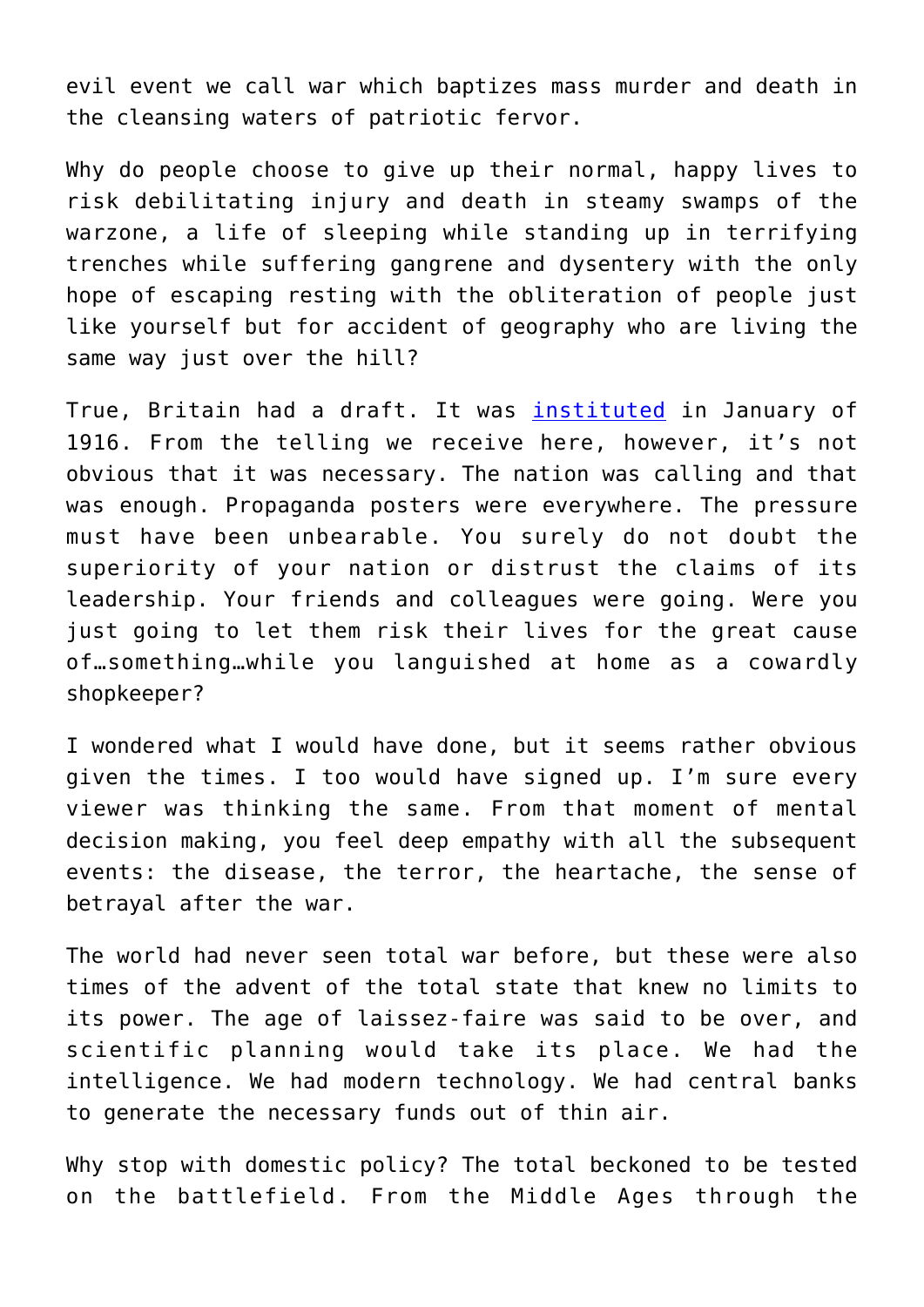Napoleonic and Colonial wars, the conflicts between nations were between states and those who worked for them. But with the Great War, it was different. Whole nations were now at war, not just governments. Not one was excluded from the massive mobilization.

As Ludwig von Mises [wrote,](https://oll.libertyfund.org/titles/mises-interventionism-an-economic-analysis) "The first step which led from the soldiers' war back to total war was the introduction of compulsory military service. It gradually did away with the difference between soldiers and citizens. The war was no longer to be only a matter of mercenaries; it was to include everyone who had the necessary physical ability."

And so it began, almost as if by accident. The noble and heroic legend of wars past was summoned up in support of a new kind of war in which, as people soon discovered, individual bravery mattered hardly at all. The difference between those who came home in one piece and the many millions who were slaughtered was purely accidental. How can you fight bravely from a trench? Your main goal was survival and there was very little you can do to make it more or less likely.

Every viewer will be affected differently but here are the parts that stood out to me. I had read about mustard gas but had not seen or fully realized the implications. I had known that the soldiers in the war were young but as young as 15 years old? Remarkable. I hadn't fully realized what a remarkable invention the tank was for war. I've heard stories of the tragedy afflicting returning soldiers from Vietnam but hadn't known that it affected those returning from the Great War too.

There is a moment near the end in which a soldier is telling the story of successfully pushing through the German line and pouring into a trench occupied by German soldiers. Enemy combatants came out with their hands up. The aging soldier continued with the story: "at that moment, we had to decide what to do, so of course we..."  $-$  and if the audio had stopped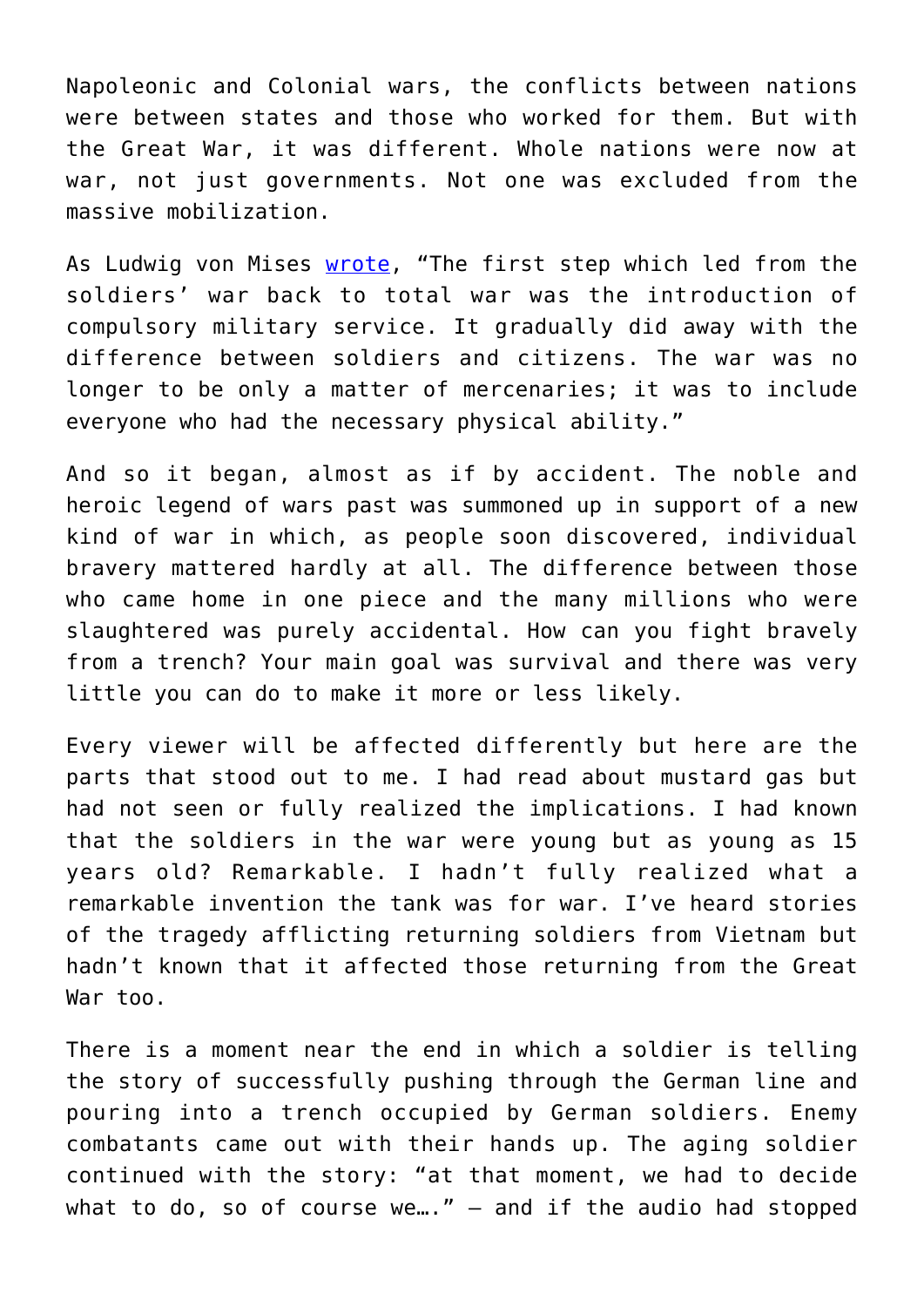there I had no way to predict what he would have said. He continued: "we captured them and led them back to camp." Whew: four fewer murders that day than one might have expected.

You read every manner of speculation concerning the mysterious appearance of moral nihilism in the 20th century. Rarely is the Great War named as a culprit, but this film leaves no doubt. Hundreds, even thousands, of years of struggle to develop and cultivate a sense of decorum, decency, peace, human understanding, and, poof, in a seeming instant it is all gone.

The veneer of civilization slipped away, to quote one memoir. You either kill or be killed, on a scale not seen since the Black Death wiped out half of Europe's population. It's one thing to be killed by disease; another to manufacture with industrial equipment the means to inflict mass death on a population by design.

It's no wonder that following this war, humankind's hold on the idea of fixed moral categories became tenuous at best. The claims made by the ruling class that this war was conducted for righteous reasons, complete with mandatory church attendance during training, came to be revealed very obviously as a tissue of lies.

"Each chief of the murderers causes his colors to be blessed," wrote Voltaire, "and solemnly invokes God before he goes to exterminate his neighbors. If a chief has only the fortune to kill two or three thousand men, he does not thank God for it; but when he has exterminated about ten thousand by fire and sword, and, to complete the work, some town has been leveled with the ground, they then sing a long song in four parts, composed in a language unknown to all who have fought, and moreover replete with barbarism. The same song serves for marriages and births, as well as for murders."

Every idealist hopes that humankind can learn from history.